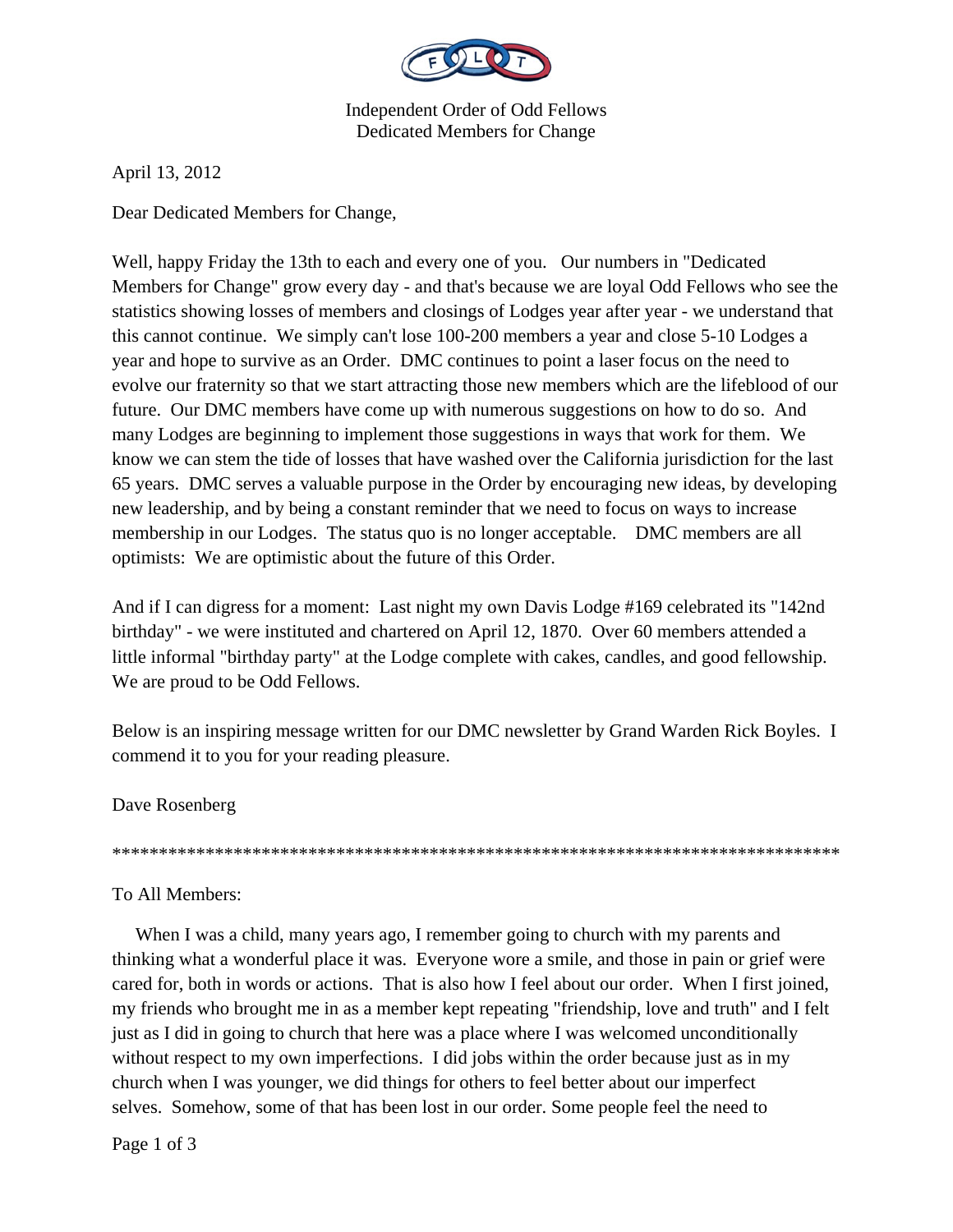

Independent Order of Odd Fellows Dedicated Members for Change

overpower others, to control a space that is supposed to be filled with friendship, love and truth. This is when our order loses its way. If we forget congeniality, if we feel the need to scream to get our message across, if we really think that all members should walk in some tired lockstep to "my way or the highway", we have really succumbed to our own fears and prejudices.

 The Dedicated Members for Change group loves all members. Our goal is solely to study ways in which to get more members. That is our entire focus. Again, our sole goal is to study ways in which to get more members. Our committee now numbers in the hundreds of members. We have as many flaws as we have members, and those who are not on our committee we love just as much as those who are. Lately, our committee has become the target for many who are mad for one reason or another. When I personally answer a complaint about the committee, I simply repeat continually that "we are just about membership". That is our sole concern and reason to exist. If our order had no membership concerns, we would happily disband as a committee - but the need clearly exists.

 DMC was formed in December of 2010 made up of a number of concerned members who were worried that our order would continue its inevitable decline in membership. DMC has grown dramatically in numbers. Frankly, one of our first plans was to study lodges where they have had success. San Francisco, Hayward, Lodi, Davis, and a few others have contributed information to our group, and of course, all have members in our committee. Meanwhile, smaller lodges are closing at the rate of 5-10 yearly - and year after year we lose more members than we gain. Obviously, this is a rate of decline that can't be maintained. Yet some people state that our group causes trouble and they criticize DMC. How can the call to increase membership cause trouble? Why should the call to increase members be criticized by any Odd Fellow? Just by people stating our committee is causing trouble will not stem the rate of decline. If people who know the answer to waning membership are not on our committee, they are obviously still welcome to answer the issue. It is tiresome and in fact self-defeating to blame our committee for people growing old, becoming disenchanted or just dropping off our membership rolls. Blaming DMC is like blaming fire-fighters because we have fires. It makes no logical sense.

We have found some similarities in lodges having success. First, they are active and they share interests. Secondly, they are happy places to visit. Third, they do not attack other members. And lastly, they preserve the basic tenets of our order: that good old "friendship, love and truth". It is my impression that if we can preserve the ideals of our order, we will survive, but if we do nothing but hurl insults, pass edicts, close our doors to the public, we are clearly doomed. I have spoken to many members in my years as a member, and I see the good in everyone. We need to convey love, not wield a code book which entraps every soul who attempts something new. As long as we can show others our affection, nothing else is insurmountable.

Page 2 of 3